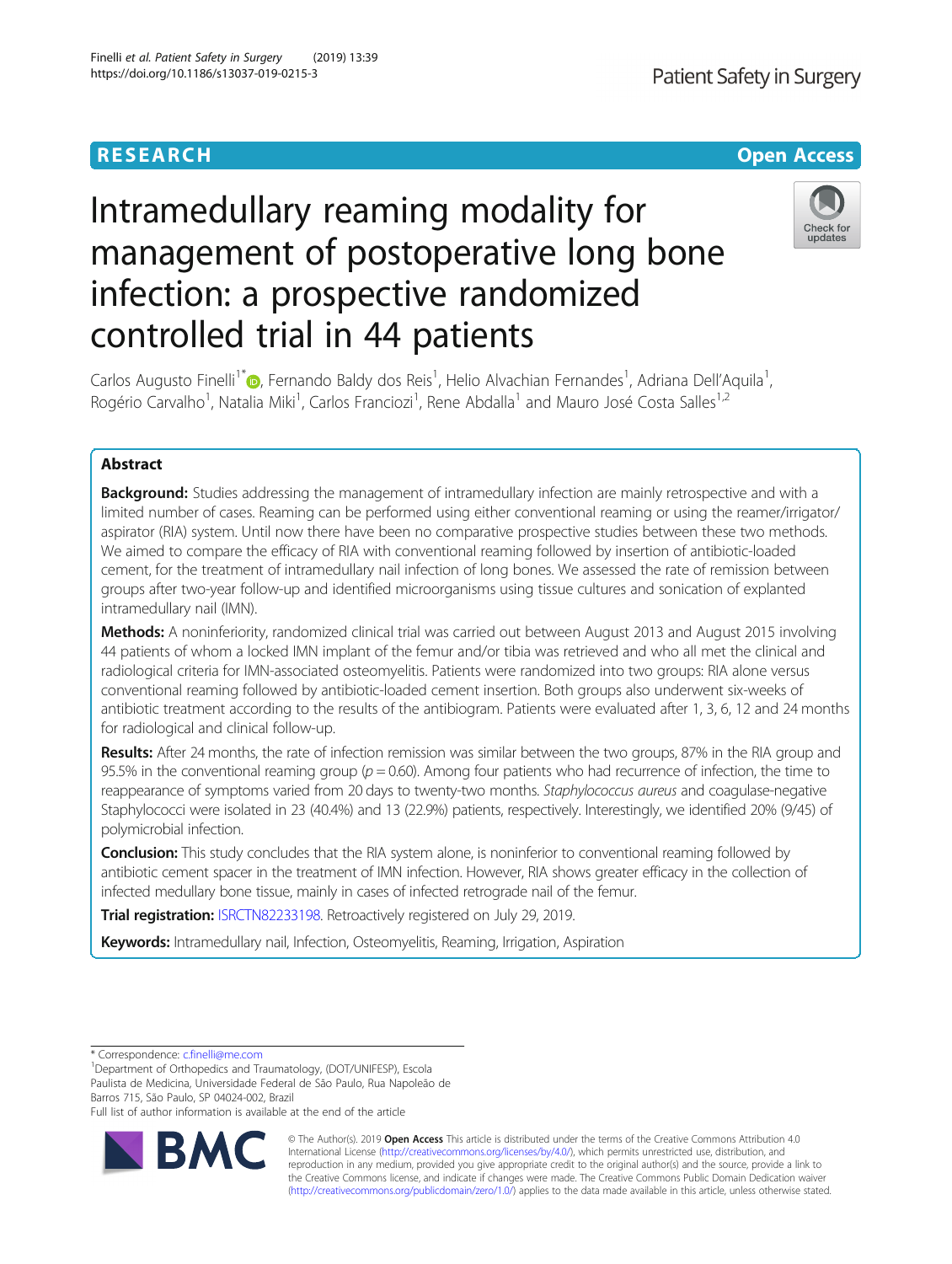# Background

Intramedullary nailing is the preferred fixation method for the treatment of femur and tibia shaft fractures. With an increase in trauma volumes resulting from road traffic accidents, low and middle-income countries will face a proportional increase in infections associated with an intramedullary implant [\[1](#page-6-0)]. In high-income countries, the rate of long bone intramedullary nail infection varies from 1 to 2%. This rate is substantially increased in low- and middleincome countries [\[1,](#page-6-0) [2\]](#page-6-0). Principle of infection management includes surgical debridement to remove devitalized soft tissue and planktonic microorganisms. Nailing explantation is an important step to reduce biofilm load, followed by medullary reaming, irrigation, soft tissue coverage and antibiofilm specific antibiotic therapy [\[3](#page-6-0)–[6](#page-6-0)].

To date, conventional reaming remains the preferred method to achieve debridement of the infected medullary canal, combined with antibiotic loaded-cement spacer implantation and an optional second surgery for its removal [[3](#page-6-0)–[6\]](#page-6-0). However, pitfalls of this technique include bone overheating, which may result in thermal osteonecrosis, an uncertainty of complete eradication of infected tissue, propagation of the infection throughout the entire medullary canal or systemically, and pulmonary thromboembolism [\[7](#page-6-0)]. The Reamer / Irrigator / Aspirator (RIA) system, (Synthes<sup>®</sup>, Inc. West Chester, Philadelphia, PA, USA) was developed to reduce fatty embolism and to decrease the systemic inflammatory process prior to nail insertion  $[8, 9]$  $[8, 9]$  $[8, 9]$ . Its use and indication were rapidly expanded to harvest of autologous bone graft in addition to the treatment of femoral medullary canal infection [[10,](#page-6-0) [11](#page-6-0)]. Recent studies suggest that RIA is a safe, effective and promising procedure for intramedullary infection treatment [\[7](#page-6-0), [12](#page-6-0)].

To date, no randomized controlled studies comparing RIA versus conventional reaming combined with antibiotic cement nail in patients presenting with intramedullary infection have been performed [[4,](#page-6-0) [5,](#page-6-0) [7](#page-6-0), [9](#page-6-0), [11](#page-6-0), [13](#page-6-0)]. Our aim was to compare the two above-mentioned treatment options focusing on the two-year remission rates, by performing a prospective randomized study, investigating the treatment of intramedullary infection of femur and tibia. We hypothesized that no difference in the rate of two-year remission would be identified in patients treated with RIA or conventional reaming and antibiotic nail following a diagnosis of intramedullary infection.

#### Methods

# Study design and population

Our study is a prospective, randomized, controlled, single-blinded clinical trial which included 46 consecutive patients with clinically suspected intramedullary infection who underwent nailing explantation and surgical debridement followed by either conventional reaming or RIA of the presumed infected medullary canal. The study was performed in a large orthopedic trauma center hospital between August 2013 and December 2015. All patients included in the study were appropriately consented for their inclusion in the research study. This study was approved prior to initiation, by the Research and Ethics Committee of the institution, under the number 354.934, 08/16/2013.

The inclusion criteria for the study were patients of 18 years and over; those with previous tibia or femur intramedullary locking nail fixation who met the definitive clinical and radiological diagnosis of osseous infection. Patients with diaphyseal diameter < 10 mm, those with previous infection of the affected bone and patients with HIV or chronic renal failure were excluded from the study. Patients presenting intramedullary infection were assessed at the Trauma unit and the outpatient setting by the infection disease specialist and recruited after signed consent. Allocation of patients to the treatment groups took place at the time of anesthesia within the operative room. Then, randomization to conventional reaming or RIA was set up in a simple randomization procedure (1:1 ratio) with sealed opaque envelopes, sequentially numbered. The CONSORT guidelines were followed throughout the study  $[14]$ . We defined IMNI according to the criteria of the Center for Disease Control and Prevention (CDC) / National Healthcare Safety Network (NHSN) guidelines [\(https://www.cdc.gov/nhsn/](https://www.cdc.gov/nhsn/pdfs/pscmanual/pcsmanual_current.pdf) [pdfs/pscmanual/pcsmanual\\_current.pdf\)](https://www.cdc.gov/nhsn/pdfs/pscmanual/pcsmanual_current.pdf).

# Clinical and microbiological assessment

We assessed and analyzed variables regarding patient demographics and comorbidities; injury-association data, including anatomical site of fracture, mechanism of trauma and Gustilo type of fracture; surgery-related factors, including open reduction and internal fixation or two-stage fixation with temporary external fixator; microbiological findings and antibiotic therapy; and the patient outcome.

Patients who underwent surgical treatment received 1 g of intravenous vancomycin starting soon after tissue samples were obtained and IMN were retrieved for sonication. Empirical therapy with vancomycin was maintained until the definitive results of tissue and sonication fluid cultures were obtained. Antibiotic therapy was further adjusted based on the susceptibility tests provided. Patients were kept in hospital to complete at least 2 weeks of intravenous antibiotic treatment, and then discharged for a sixweek course of oral antibiotics. During surgical procedure, up to five soft tissue and bone samples were collected, then placed into identified sterile recipients and processed for microbiology and histopathology. Nails were aseptically removed, placed into sterilized (autoclave at a max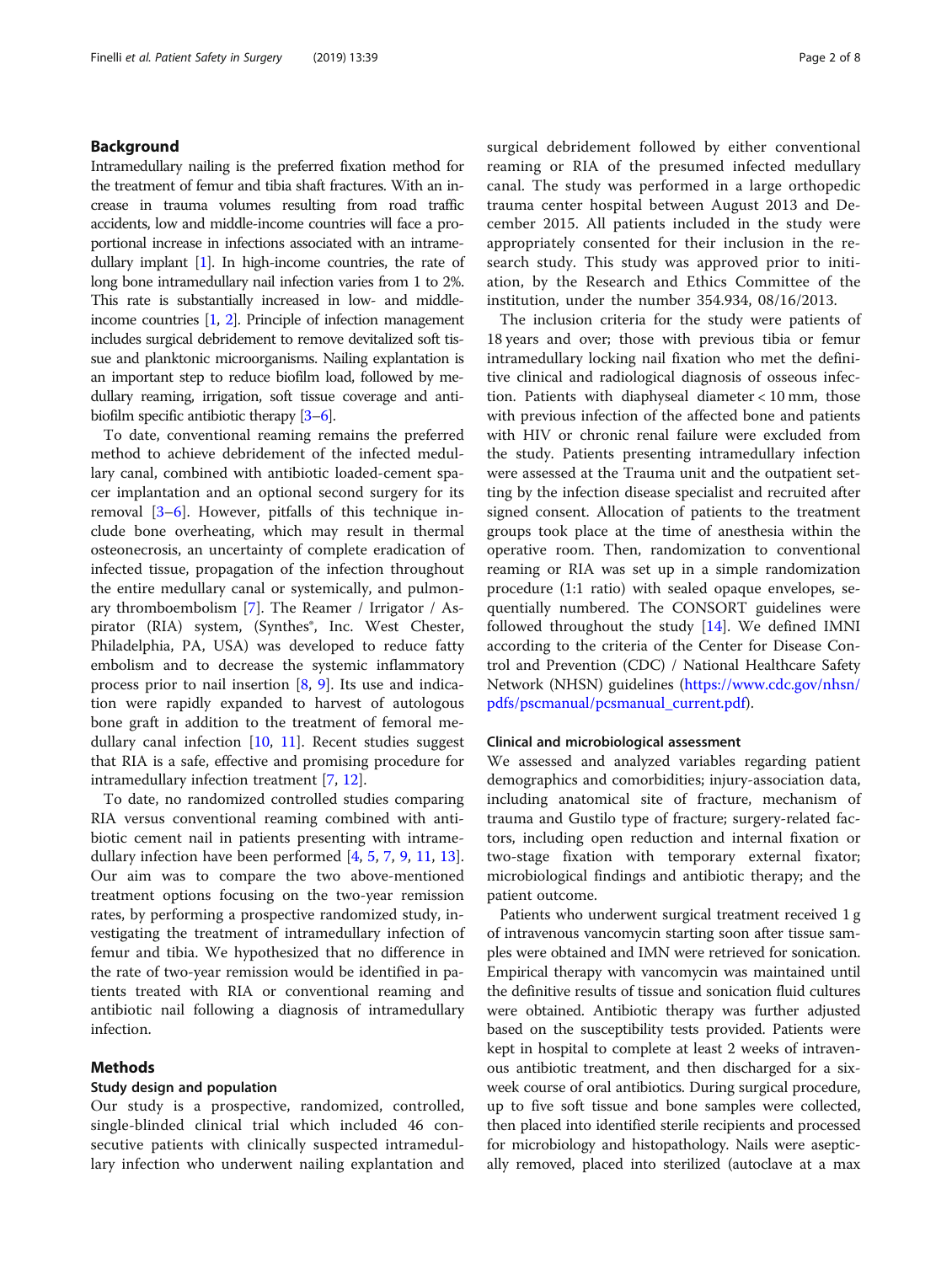temperature of 121 °C for 15 min or plasma sterilization) sealed lock-lock® polyethylene containers, to which 200 ml of Ringer solution was added and labeled with patient's data. Upon arrival at the laboratory, the containers were vortexed and submitted to sonication as previously described [\[15,](#page-6-0) [16\]](#page-6-0).

# Surgical procedure

In the conventional reaming group, a cortical window was made in the distal section of the bone, from one distal locking hole to another, using a 4.5 mm drill. It was intended to expel the debridement material during reaming. Reaming was performed using consecutive reamers, increasing in size up to 1.5 mm wider in diameter than that of the removed nail. This step was alternated with the introduction of a 0.9% saline solution, approximately 3 l, using a 60 ml syringe. The collected material was separated into five samples, stored in sterile containers and sent for microbiological analysis. Soon after, an antibiotic loadedcement spacer was custom-made using a 3 mm guide wire and a chest tube by mixing 40 g of cement with 2 g of vancomycin [\[17](#page-6-0)]. Once the cement polymerized, the chest tube was incised using a scalpel blade and the antibiotic loaded-cement spacer was ready to use. The spacer was inserted into the medullary canal and removed between 15 and 20 days later. Once removed, the antibiotic spacer was placed in a sealed container (lock-lock®) with Ringer solution (200 ml) and sent for sonication [[15,](#page-6-0) [16\]](#page-6-0).

In the RIA group, no cortical bone window was performed. The medullary canal was measured using a radiopaque gauge and the size of the reamer was chosen according to the diameter, using a minimum of 1.5 mm larger diameter than the removed nail. Reaming was initiated, and irrigation was performed with 31 of 0.9% saline solution until the collector was filled. The content of the collector was separated into five samples and sent for microbial analysis. No antibiotic-loaded cement spacer was inserted.

# Follow-up and study endpoints

The follow-up visits were performed in the outpatient setting at 30 days, three, six, 12 and 24 months after discharge from the study infection hospitalization. Clinical, inflammatory marker tests such as C-reactive protein (CRP), and erythrocyte sedimentation rate (ESR) and radiological test were assessed. A telephone interview was also performed, 24 months after intramedullary infection surgery. Patients were evaluated by the Visual Analog Scale (EVA) scale in relation to preoperative pain and postoperative follow-up [[18](#page-6-0)]. Primary outcome was the intramedullary infection two-year remission rate, which was performed using all randomized patients that completed at least one-year of follow-up in the perprotocol (PP) analysis. Patients were considered in remission when there was an absence of clinical, laboratory and radiological signs of infection, assessed in the last medical consultation (at least 12 months follow-up). Cases that did not require re-operation or further antibiotic administration for the same site of infection were also considered to be in remission [[19,](#page-6-0) [20\]](#page-7-0).

# Treatment failure or recurrence

Treatment failure or recurrence was defined as infection at the same surgical site, which had previously been brought under control and required surgery and /or a second course of intravenous antibiotic therapy [[3,](#page-6-0) [20](#page-7-0), [21](#page-7-0)]. Diagnosis of recurrence was based upon the occurrence of at least one of the following: (1) wound requiring additional surgery more than 2 weeks after the last of the initial debridement for infection and randomization; (2) culture-positive recurrence of infection before bony union as evidenced by persistently elevated or progressively increasing CRP and ESR in the context of recurrent wound drainage and no history of inflammatory arthritis; (3) infection-induced joint erosion that requires arthrodesis or amputation to eradicate infection.

### Statistical analysis

The exploratory data analysis included mean, median, standard deviation and variation for continuous variables, frequency and proportion for categorical variables. The normal distribution of continuous variables was analyzed by asymmetry, kurtosis and Kolmogorov-Smirnov test. Comparison between groups was performed by Student's t-test for continuous variables and Pearson's chisquare test or Fisher's exact test for categorical variables. Comparison of the pain scale between related groups was performed by Wilcoxon signed-rank test. Cumulative disease-free survival analysis for both groups (RIA and conventional reaming), was carried out using Kaplan-Meier method and compare with the log rank test. Statistical analysis was performed using the IBM-SPSS Statistics version 24 software (IBM Corporation, NY, USA). All tests were two-tailed and values of  $P < 0.05$  were considered significant.

# Results

During the study we included 46 patients, of which two patients did not meet the inclusion criteria and were excluded from this study. In one case the patient's chart showed treatment of previous infection prior to intramedullary osteosynthesis. In the other case HIV contamination was diagnosed. Forty-four patients were analyzed (45 implants as one patient presented ipsilateral infection of the femur and tibia at different time point), mechanism of trauma was mainly due to high energy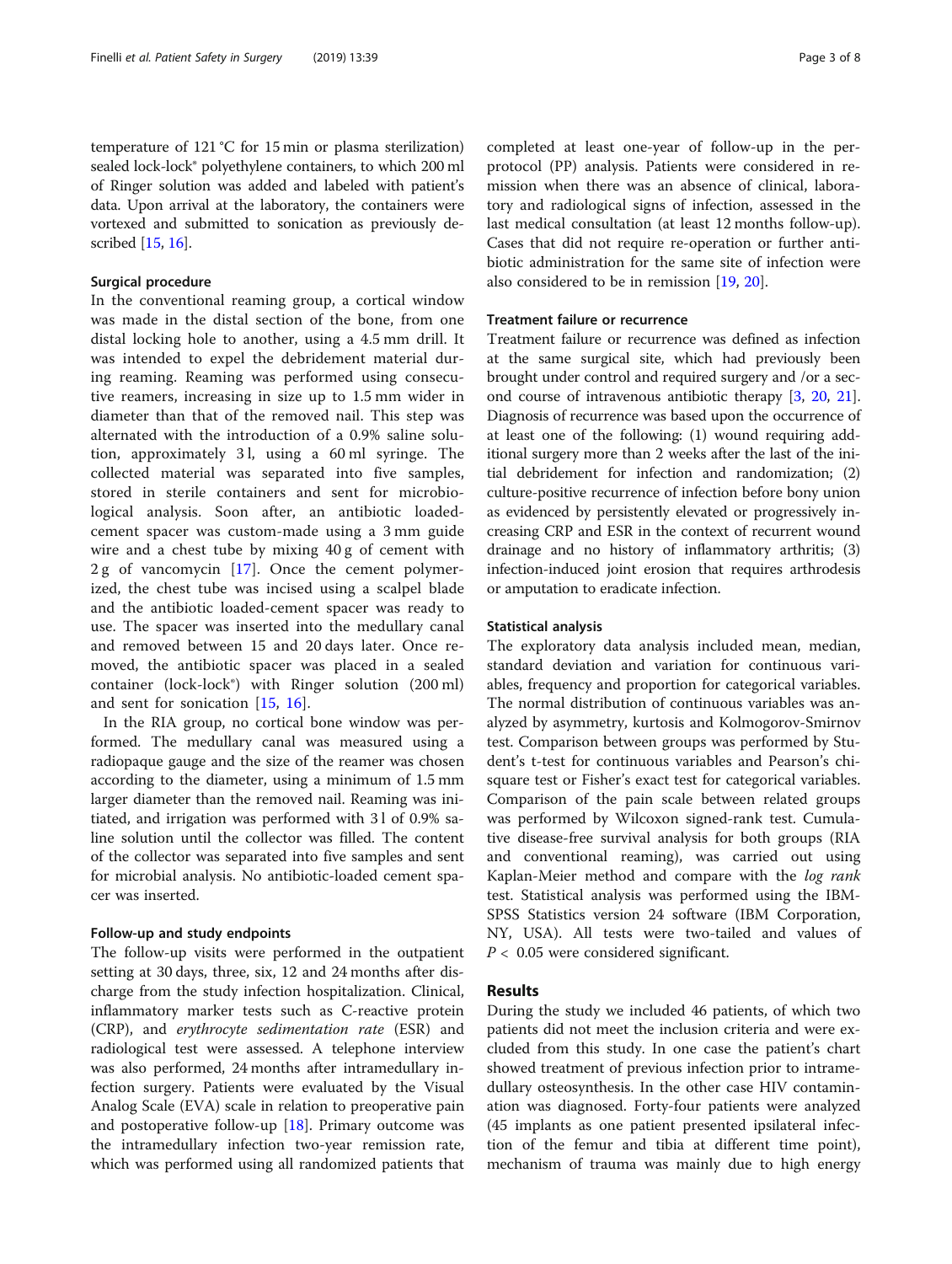trauma (93.2%). Demography and clinical characteristics of the study population are presented in Table 1.

Reaming with RIA system was performed in 23 cases, while conventional reaming was performed in 22. The comparative analysis showed no statistical difference between the groups regarding demographics, comorbidities, type of trauma and first-step damage control orthopedics. Data are shown in Table 2.

Upon analyzing pain, according to patients' complaints before and after nail removal, a significant improvement was seen in both groups ( $p < 0.001$ ). Using the visual numerical scale for pain, the mean intensity was rated at seven points prior to nail removal and zero points after (Table 3).

With regards to primary outcome until the completion of two-year follow-up, four patients (9.1%) presented signs and symptoms of relapse, of which three patients were from the RIA group and only one patient from the conventional reaming group. The 2-year cumulative osteomyelitis-free survival rate of conventional reaming and RIA was 95.5 and 81.7%, respectively. The Kaplan-Meier curve was plotted showing no difference in the 2 year cumulative osteomyelitis-free survival rate among conventional reaming and RIA groups ( $p = 0.211$ , Log rank test), (Fig.  $1$ ).

All cases of recurrence presented Gustilo grade III-A or III-B open fracture as initial trauma with segmental bone loss and significant soft tissue injury. Three patients had previously been treated with an external fixation device as a damage control strategy.

Table 1 Characteristics of the 44 patients

| Features                       |                 |
|--------------------------------|-----------------|
| Age, years (SD)                | $34.8 \pm 10.8$ |
| Gender, n (%)                  |                 |
| Male                           | 38 (86)         |
| Diabetes (%)                   | 1(2.3)          |
| Smoking (%)                    | 6(14)           |
| Type of accident, $n$ (%)      |                 |
| Motorcycle collision           | 28 (63.6)       |
| Overwhelmed                    | 7(16)           |
| Car collision                  | 4(9.1)          |
| Fall from height               | 3(6.8)          |
| Injury by firearm              | 2(4.5)          |
| Bone*, <i>n</i> (%)            |                 |
| Tibia                          | 29 (64.4)       |
| Femur                          | 16 (35.6)       |
| Exposed fracture*, n (%)       | 33 (73.3)       |
| External osteosynthesis* n (%) | 31 (68.9)       |

Continuous variables are described in mean ± standard deviation; variables are described in number (proportion). \* Analysis on 45 implants

Table 2 Comparative analysis between groups according to intervention RIA and CR

|                                | $RIA (n = 23)$  | $CR (n = 22)$  | $P$ value |
|--------------------------------|-----------------|----------------|-----------|
| Age,years                      | $33.61 \pm 9.6$ | $36.05 \pm 12$ | 0.46      |
| Gender, n (%)                  |                 |                |           |
| Male                           | 19 (82.6)       | 19 (86.4)      | 1.00      |
| Female                         | 4(17.4)         | 3(13.6)        |           |
| Diabetes (%)                   |                 |                |           |
| Yes                            | 0(0)            | 1(4.5)         | 0.48      |
| <b>No</b>                      | 23 (100)        | 21 (95.5)      |           |
| Smoking (%)                    |                 |                |           |
| Yes                            | 4(17.4)         | 2(9.1)         | 0.66      |
| No                             | 19 (82.6)       | 20 (90.9)      |           |
| Type of accident, n (%)        |                 |                |           |
| Collision or trampling         | 21(91.3)        | 19 (86.4)      | 0.66      |
| Other                          | 2(8.7)          | 3(13.6)        |           |
| Bone*, n (%)                   |                 |                |           |
| Tibia                          | 14(60.9)        | 15 (68.2)      | 0.60      |
| Femur                          | 9(39.1)         | 7(31.8)        |           |
| Open fracture*, n (%)          |                 |                |           |
| Yes                            | 19 (82.6)       | 14(63.6)       | 0.15      |
| No                             | 4(17.4)         | 8(36.4)        |           |
| External osteosynthesis* n (%) |                 |                |           |
| Yes                            | 18 (78.3)       | 13 (59.1)      | 0.16      |
| <b>No</b>                      | 5(21.7)         | 9(40.9)        |           |

Continuous variables are described in mean ± standard deviation; categorical variables are described in number (proportion). RIA Reamer-irrigator-aspirator, CR Conventional reaming followed by spacer cement with antibiotic

The most common bacteria isolated from tissue cultures and sonication of retrieved implants were S. aureus, followed by coagulase-negative Staphylococci as seen in Table [4](#page-4-0). Polymicrobial infection yielded in nine patients (20%).

Regarding the outcome of the comparative costing study, the RIA group represented 1.83% less cost than the CR group, which includes the cost of antibiotics, cements and the need for second hospitalization for removal of cement rods.

Table 3 Analysis of pain, according to numerical visual scale, before and after intervention

|              | <b>Before</b> | After    | $P$ value |
|--------------|---------------|----------|-----------|
| Pain*        |               |          |           |
| All patients | $7(0-10)$     | $0(0-5)$ | < 0.001   |
| RIA group    | $7(1-10)$     | $0(0-5)$ | < 0.001   |
| CR group     | $1(0-10)$     | $0(0-5)$ | < 0.001   |

\*Results described in median (min - max). RIA Reamer-irrigator-aspirator, CR Conventional reaming followed by spacer cement with antibiotic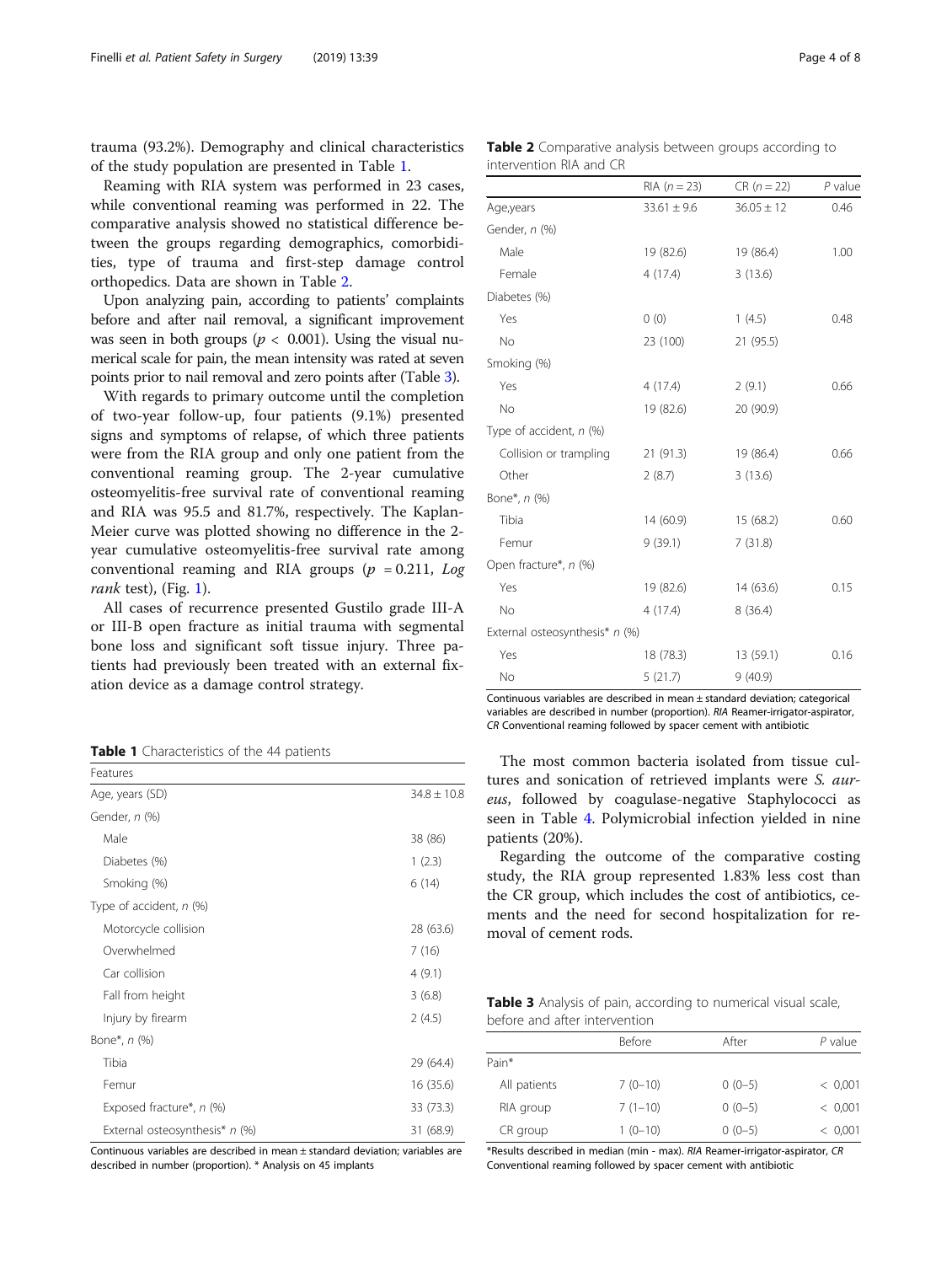<span id="page-4-0"></span>

# **Discussion**

The most relevant finding of this study was the similarity of performance between the RIA system and conventional reaming followed by an antibiotic-loaded spacer in the treatment of intramedullary infection, after 24 months follow-up. There was no statistically significant difference between the two groups with regards to the primary endpoint, when the bone infection was associated with the presence of intramedullary nail. To our

Table 4 Microbial profile resulting from tissue and sonication cultures

| S. aureus              | 23 (40,4%) |
|------------------------|------------|
| $CNS^*$                | 13 (22,9%) |
| Enterococcus sp        | $5(9,0\%)$ |
| Enterobacter sp        | 4 (7,0%)   |
| Pseudomonas aeruginosa | 3 (5,3%0)  |
| S. pyogenes            | $3(5,3\%)$ |
| Klebsiella spp.        | $2(3,3\%)$ |
| S. agalactiae          | 1(1,7%)    |
| Providencia spp.       | 1(1,7%)    |
| Serratia spp.          | 1(1,7%)    |
| Proteus sp.            | 1(1,7%)    |
|                        |            |

\*CNS Coagulase-negative Staphylococci, including S. epidermidis

Categorical variables are described in number (proportion)

knowledge this is the first randomized prospective study comparing the efficacy of conventional reaming and RIA for the treatment of femur and tibia intramedullary infection [[7,](#page-6-0) [9](#page-6-0), [22](#page-7-0)]. Nevertheless, we acknowledged that a higher number of open and severe fractures as well as those previously treated with external fixator were allocated in with RIA system group despite of the randomization, which may have hindered the final results. It is possible that RIA system may show superiority over CR while performing studies using higher number of patients.

Furthermore, to be able to increase the microbial diagnosis of intramedullary infection we carried out a thorough microbiological evaluation by using tissue cultures, sonication of the retrieved nails and the antibioticloaded spacers [\[15](#page-6-0), [16](#page-6-0)]. Sonication has been described as a highly accurate diagnostic procedure in implantassociated infections and the results of this case series prompt the widening of the scope for the diagnosis of intramedullary infection [[15,](#page-6-0) [23\]](#page-7-0). In this study, sonication presented high sensitivity in the diagnosis of infection of explanted nails (data no shown).

Pitfalls were encountered for the collection of debris from reaming in one patient with a retrograde nail in the femur, who was randomly selected for the conventional reaming. In this case, access to the proximal locking hole in the anterior thigh was hindered by the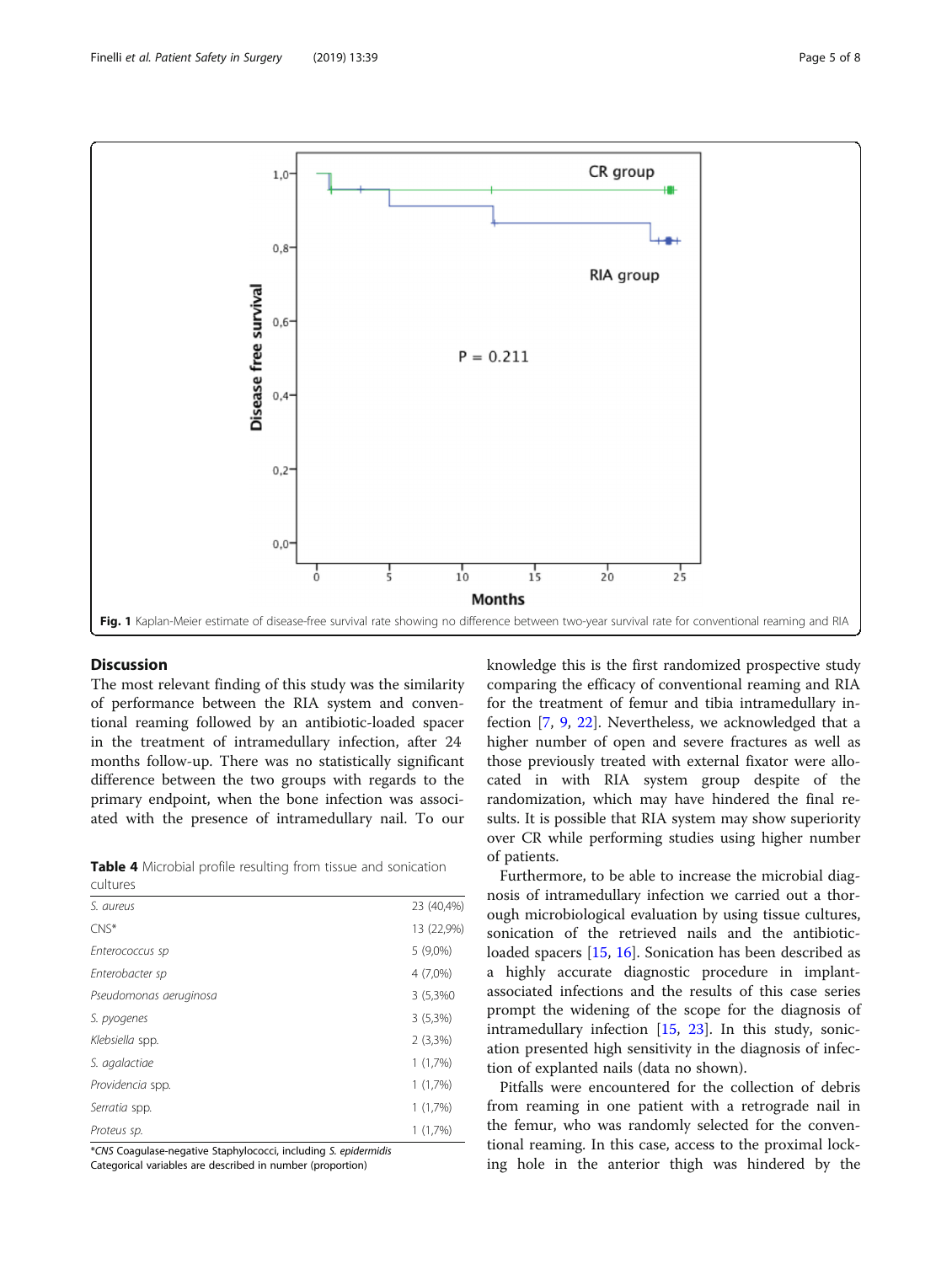muscle thickness and the decubitus position, so a large curette was used to remove the intramedullary material from the muscle envelope after reaming. Despite this, it was not as effective in the collection of tissue as it was in the tibia, using conventional reaming. It is worth pointing out that in two cases of conventional reaming with anterograde nails in the femur, even after cutting a window in the bone, the amount of debris expelled from reaming was inadequate, despite having injected saline solution into the proximal point of entrance. It was therefore necessary the use of a catheter inserted at the entrance in order to allow the saline solution to be expelled through the distal window of the bone. In fact, there is a possibility of overheating during intramedullary reaming, which reduces the effectiveness of extracting the content of the medullary canal [[11\]](#page-6-0). This condition may explain the reason why the quantity of tissue expelled through the window in the distal segment of the affected bone was much less in the conventional reaming than the RIA group, which varied from 60 to 80 cc. As the RIA system uses interchangeable and disposable heads, the reaming together with continuous irrigation decreases the adverse effect of overheating and increases the amount of infected intramedullary tissue extracted [\[11](#page-6-0), [24](#page-7-0), [25](#page-7-0)].

Preliminary reports regarding treatment of infection related to IMN in long bones have documented different strategies for intramedullary infection, upon which twostage procedures had been more commonly applied [[4](#page-6-0)]. Some orthopedic surgeons prioritize bony union as the main part of treatment and advocate retaining the implant with surgical cleansing and debridement of devitalized tissue followed by suppressive intravenous antibiotic therapy. Conversely, others consider the eradication of the infectious process to be the most critical stage of the treatment, and the removal of the nail to be crucial for the removal of biofilm, followed by intramedullary reaming, debridement of the soft tissue, local and systemic antibiotic therapy, and insertion of a new IMN in cases of nonunion [[4,](#page-6-0) [26](#page-7-0)]. Despite satisfactory results on these publications, they were biased due to their retrospective manner, small sample size and the lack of detailed standardization of diagnostic methods and treatment protocols [\[4\]](#page-6-0). Moreover, the treatment of choice for intramedullary infection with conventional reaming followed by antibiotic cement spacer is a relatively recent method, and still needs further prospective investigation. Other investigators managed to demonstrate high long-term disease-free survival rate of patients with intramedullary infection treated conventional reaming and antibiotic-loaded spacers [\[5](#page-6-0), [12](#page-6-0), [22](#page-7-0)]. However, they performed either retrospective studies or case series with small sample size [[4](#page-6-0), [13\]](#page-6-0).

The first published results of the RIA system being applied for the treatment of osteomyelitis was in 2007 that

showed no recurrence in a six-month follow-up of 11 post-trauma infected patients [[9](#page-6-0)]. Likewise, RIA studies applied as a surgical strategy for treating osteomyelitis following IMN are of low-quality evidence due to its retrospective fashion or the description of case series [[12\]](#page-6-0). Nevertheless, unlike conventional reaming, the RIA system allows for reaming with constant irrigation and simultaneous aspiration, thus it has been deemed to reduce the risk of dissemination of infected material through the medullary canal and adjacent circulatory structures [[11](#page-6-0)]. In our study it was clearly seen that in cases of conventional reaming, especially in the femur, biological elements from reaming were spread to the soft tissue through the distal bone window. In one case of infected retrograde femoral implant, the infected reamed tissue spread to the proximal anterior thigh muscle at the level of the anterior bone window and propagated, in a smaller quantity, into the knee articulation during exchange of reamer heads.

The cement-loaded spacers enable the release of high doses of antibiotic in the medullary canal, optimizing the control of infection in local tissue and minimizing the side effects of systemic antibiotic therapy [[27](#page-7-0)]. However, after the period of antibiotic elution, the cement can act as substrata for bacterial growth and therefore the formation of biofilm [[27](#page-7-0)]. This aspect was confirmed in this study, as the cement spacers retrieved that underwent sonication yielded microorganisms in most of our cases. We argue that, this may be one the reasons for recurrence when dealing with intramedullary infection, when the treatment of choice is a two-stage procedure, in which the cement spacer is left in the intramedullary cavity for a longer period. On the other hand, intramedullary infection has been successfully treated through an adequate reaming of the medullary canal, preferably using the RIA system, which does not require a second invasive surgical procedure for the removal of the antibiotic cement spacer. Although RIA system is a relatively new procedure, it has been regarded as the treatment of choice in many orthopedic centers of excellence in the developed world [[7](#page-6-0)].

One the limitations of this study was the lack of Tscherme, Oesten classification (1982) for the soft tissue lesion in the initial trauma surgery. We were unable to access the patients' charts from other institutions, as many patients with chronic intramedullary infection were later referred to our specialized center. Cierny and Mader classification for osteomyelitis was also not possible to be provided. Nevertheless, in the four cases of recurrence, all patients presented Gustilo grade 3 open fractures, along with bone loss and accentuated damage of the soft tissue. We also acknowledge the low number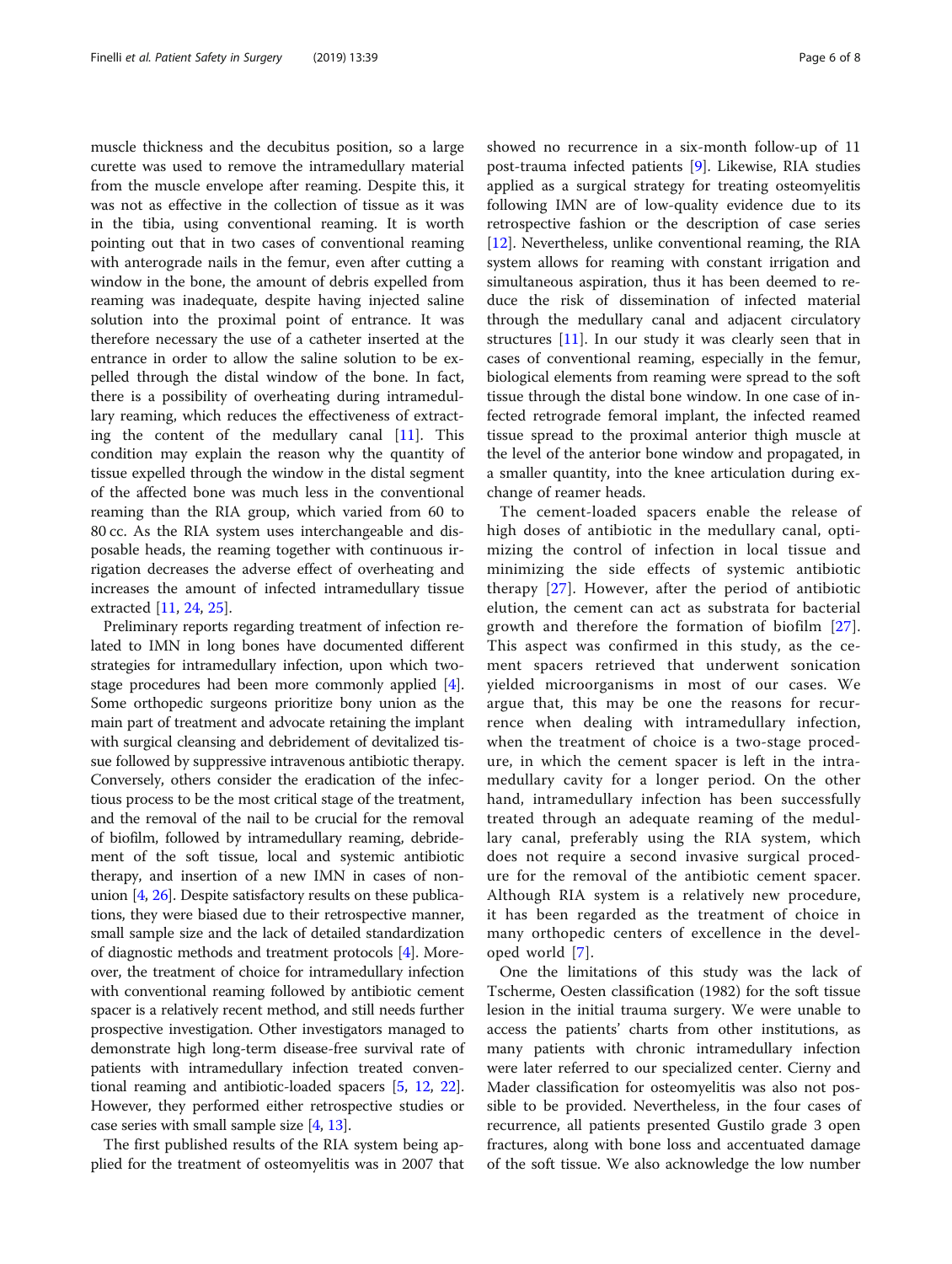<span id="page-6-0"></span>of patients randomized for each group, as well as the lack of other groups for comparison, for example RIA followed by antibiotic cement spacer as studied before [12]. However, we performed a randomized clinical trial in which the long-term two-year follow up was completed and enabled us to draw adequate conclusions.

# Conclusion

This study concludes that the RIA system alone was as effective as conventional reaming followed by antibiotic cement spacer in the treatment of intramedullary infection. Despite similar results regarding the rates of infection remission, RIA system was more effective to collect large amount of infected medullary bone tissue. In addition, among patients with femoral retrograde infected nail, it seems to be indispensable due to the minimal propagation of infected tissue into the knee and also to prevent the need to perform an anterior proximal cortical bone window. Although, antibiotic-loaded spacer following the reaming with RIA system was not applied, we currently recommend it for the treatment of intramedullary infection.

#### Abbreviations

ASA: American Society of Anesthesiologists; CDC/NHSN: Center for Diseases Control and Prevention/National Health Care Safety Network; CI: Confidence interval; CNS: Coagulase-negative Staphylococci; CRP: C-reactive protein; ESR: Erythrocyte sedimentation rate; EVA: Visual Analog Scale; HR: Hazard ratio; IMN: Intramedullary nail; MRSA: Methicillin-resistant Staphylococcus aureus; MSSA: Methicillin-sensitive S. aureus; PP: Per-protocol;; RIA: Reamer/ irrigator/aspirator system

#### Acknowledgements

We would like to thank Dr. William D. Belangero for inspiration and ideas for this piece of work and to Dr. Cyril Mauffrey for his inputs and indirect participation in the creation of this project.

#### Authors' contributions

Conception and design of the work: CAF, CF, FBdR, RA, MJCS. Acquisition of data: CAF, HAF, ADA. Laboratory analysis MJCS, NMO; Analysis and interpretation: CAF, RC, NMO, CF, MJCS. All authors contributed to either drafting the manuscript and RA, MJCS revised the manuscript and gave final approval. CAF had full access to all of the data in the study and takes responsibility for the integrity of the data and the accuracy of the data analysis.

#### Funding

The publication costs for this article were covered in full by a grant from the Colorado Physician Insurance Company [\(www.copic.com](http://www.copic.com/)) to Philip F. Stahel, MD. COPIC had no influence on authorship or scientific content of this article.

#### Availability of data and materials

The datasets used and/or analysed during the current study are available from the corresponding author on reasonable request.

#### Ethics approval and consent to participate

The Hospital São Paulo and the Hospital Municipal do Tatuapé Institutional Review Boards approved the study. All investigations were conducted in conformity with ethical principles of research.

#### Consent for publication

Not applicable.

#### Competing interests

The authors declare that they have no competing interests.

#### Author details

<sup>1</sup>Department of Orthopedics and Traumatology, (DOT/UNIFESP), Escola Paulista de Medicina, Universidade Federal de São Paulo, Rua Napoleão de Barros 715, São Paulo, SP 04024-002, Brazil. <sup>2</sup>Santa Casa de São Paulo School of Medical Sciences, São Paulo, SP, Brazil.

### Received: 30 July 2019 Accepted: 9 October 2019 Published online: 02 December 2019

#### References

- 1. Young S, Lie SA, Hallan G, Zirjkle LG, Engesæter LB, Havelin LI. Risk factors for infection after intramedullary nail operations in low- and middle-income countries. World J Surg. 2013;37:349–55.
- 2. Duan X, Al-Qwbani M, Zeng Y, , Zhang W, Xiang Z. Intramedullary nailing for tibial shaft fractures in adults. Cochrane Database Syst Rev 2012;1:CD008241.
- 3. Hake ME, Oh JK, Kim JW, Ziran B, Smith W, Hak D, Mauffrey C. Difficulties and challenges to diagnose and treat post-traumatic long bone osteomyelitis. Eur J Orthop Surg Traumatol. 2015;25:1–3.
- 4. Makridis KG, Tosounidis T, Giannoudis PV. Management of infection after intramedullary nailing of long bone fractures: treatment protocols and outcomes. Open Orthop J. 2013;7:219–26.
- Sancineto CF, Barla JD. Treatment of long bone osteomyelitis with a mechanically stable intramedullar antibiotic dispenser: nineteen consecutive cases with a minimum of 12 months follow-up. J Trauma. 2008;65:1416–20.
- 6. Sanders J, Mauffrey C. Long bone osteomyelitis in adults: fundamental concepts and current techniques. Orthopedics. 2013;36:368–75.
- 7. Tosounidis TH, Calori GM, Giannoudis PV. The use of reamer-irrigatoraspirator in the management of long bone osteomyelitis: an update. Eur J Trauma Emerg Surg. 2016;42:417–23.
- 8. Pape HC, Zelle BA, Hildebrand F, Giannoudis PV, Krettek C, van Griensven M. Reamed femoral nailing in sheep: does irrigation and aspiration of intramedullary contents alter the systemic response? J Bone Joint Surg Am. 2005;87:2515–22.
- 9. Zalavras CG, Singh A, Patzakis MJ. Novel technique for medullary canal debridement in tibia and femur osteomyelitis. Clin Orthop Relat Res. 2007; 461:31–4.
- 10. Masquelet AC, Banko PE. Mathevon H, Hannouche D, Obert F, SoFCOT. Harvest of cortico-cancellous intramedullary femoral bone graft using the reamer-irrigator-aspirator (RIA). Orthop Traumatol Surg Res. 2012;98:227–32.
- 11. Zalavras CG, Sirkin M. Treatment of long bone intramedullary infection using the RIA for removal of infected tissue: indications, method and clinical results. Injury. 2010;41(Suppl 2):S43–7.
- 12. Kanakaris NK, Morell D, Gudipati S, Britten S, Giannoudis PV. The treatment of intramedullary osteomyelitis of the femur and tibia using the reamer-irrigatoraspirator system and antibiotic cement rods. Bone Joint J. 2014;96-B:783–8.
- 13. Wasko MK, Kaminski R. Custom-made antibiotic cement nails in Orthopaedic trauma: review of outcomes, new approaches, and perspectives. Biomed Res Int. 2015;2015:387186.
- 14. Moher D, Hopewell S, Schulz KF, Montori V, Gøtzsche PC, Devereaux PJ, Elbourne D, Egger M, Altman DG. CONSORT 2010 explanation and elaboration: updated guidelines for reporting parallel group randomised trials. Int J Surg. 2012;10:28–55.
- 15. Yano MH, Klautau GB, da Silva CB, Nigro S, Avanzi O, Mercadante MT, Salles MJ. Improved diagnosis of infection associated with osteosynthesis by use of sonication of fracture fixation implants. J Clin Microbiol. 2014;52:4176–82.
- 16. Zitron R, Wajsfeld T, Klautau GB, da Silva CB, Nigro S, Mercadante MT, Polesello GC, Cury Rde P, Salles MJ. Concentration of sonication fluid through centrifugation is superior to membrane filtration for microbial diagnosis of orthopedic implant-associated infection. J Clin Microbiol. 2016; 54:788–90.
- 17. Kim JW, Cuellar DO, Hao J, Seligson D, Mauffrey C. Custom-made antibiotic cement nails: a comparative study of different fabrication techniques. Injury. 2014;45:1179–84.
- 18. Huskisson EC. Measurement of pain. J Rheumatol. 1982;9:768–9.
- 19. Al-Mayahi M, Betz M, Müller DA, Stern R, Tahintzi P. Bernard L, et al remission rate of implant-related infections following revision surgery after fractures. Int Orthop. 2013;37:2253–8.